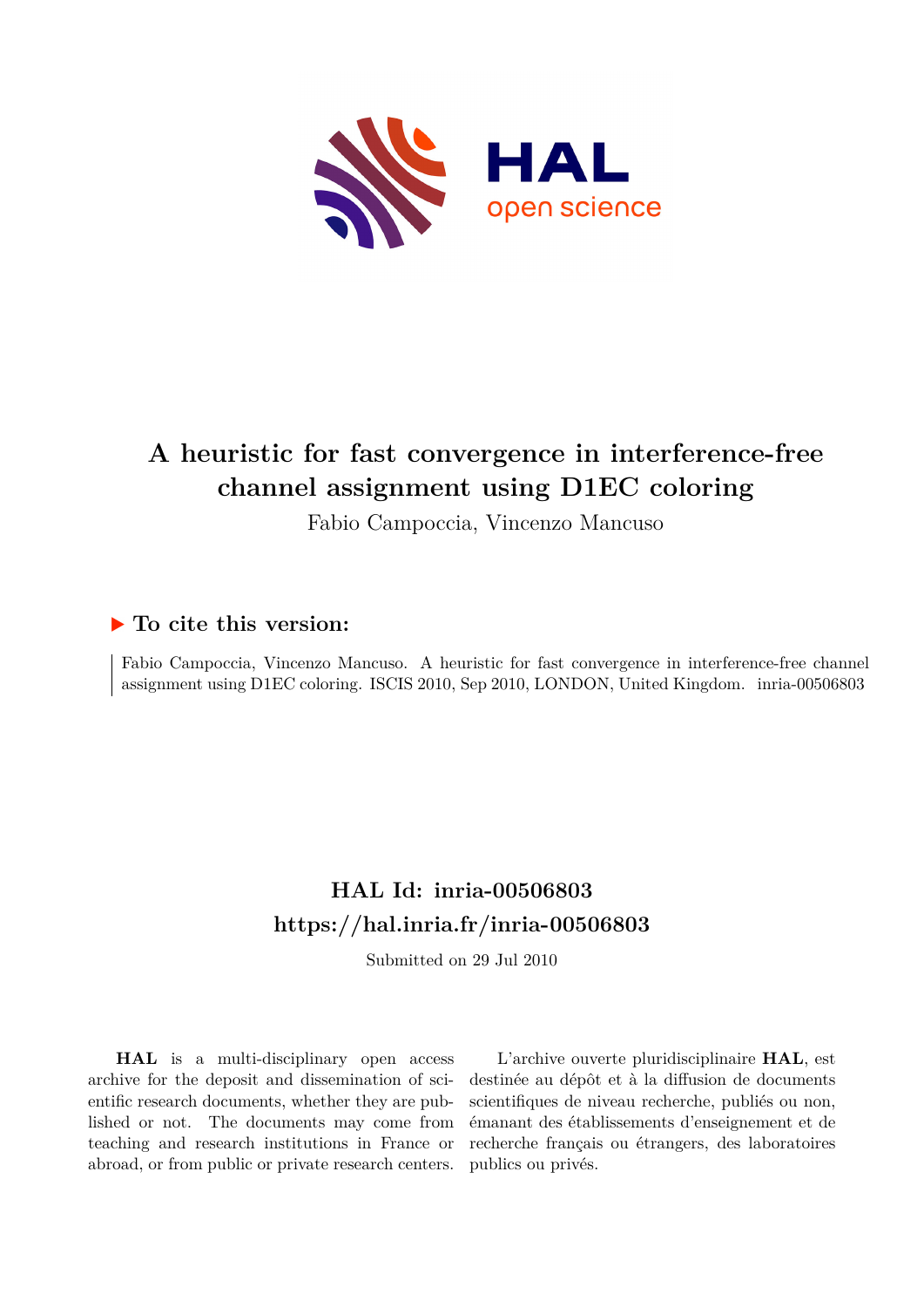### **A heuristic for fast convergence in interference-free channel assignment using D1EC coloring**

Fabio Campoccia<sup>1</sup>, Vincenzo Mancuso<sup>2</sup> <sup>1</sup>Università degli studi di Palermo, Italy, <sup>2</sup>INRIA Sophia Antipolis, France

**Abstract**. This work proposes an efficient method for solving the Distance-1 Edge Coloring problem (D1EC) for the assignment of orthogonal channels in wireless networks with changing topology. The coloring algorithm is performed by means of the *simulated annealing* method, a generalization of Monte Carlo methods for solving combinatorial problems. We show that the simulated annealing-based coloring converges fast to a suboptimal coloring scheme. Furthermore, a stateful implementation of the D1EC scheme is proposed, in which network coloring is executed upon topology changes. The stateful D1EC reduces the algorithm's convergence time by one order of magnitude in comparison to stateless algorithms.

**Keywords:** Channel assignment, Edge coloring, Simulated annealing.

#### **1 Introduction**

Tremendous growth of 802.11 wireless networks in the last years allows adopting protocols that optimize the usage of the narrow available radio spectrum. In particular, the main problem that degrades network performance is the interference between concurrent transmissions, i.e., packet collisions. To avoid collisions, it is necessary to coordinate the transmitters within the network to access the wireless media through a multiple access scheme based on time, code or frequency. The availability of orthogonal channels (e.g., in CDMA or OFDMA systems) allows to assign dedicated channels to node pairs that would otherwise interfere with each other, so that multiple simultaneous transmissions can successfully occur. However, the number of available orthogonal channels is limited. Thereby, it is not always possible to assign a different channel to each different node pair.

Channel assignment can be seen as a graph coloring problem [1], by using, e.g., the "distance-1 edge coloring" (D1EC) described in [2]. We propose a heuristic for D1EC which uses a centralized algorithm and exploits a global knowledge of the network topology and the node activity. Our channel assignment algorithm uses a combinatorial method called *simulated annealing* [3]. In particular, we propose a stateful approach to further improve the coloring algorithm performance by running the coloring scheme from an initial channel assignment whose cost is near to the minimum. We developed a Java simulator to validate our proposal.

#### **1.1 Definitions**

Here we recall the basic definitions about graph coloring and simulation annealing.

**Graph coloring.** It consists in assigning a color to each edge of a graph, so that no two adjacent edges share the same color. A k-coloring is an assignment of edges to *k* colors. We say that a graph *G* is *k-colorable* if there exists a k-coloring for *G*. Given a k-colorable graph *G*, finding a k-coloring is solvable in polynomial time for  $k = 2$ , but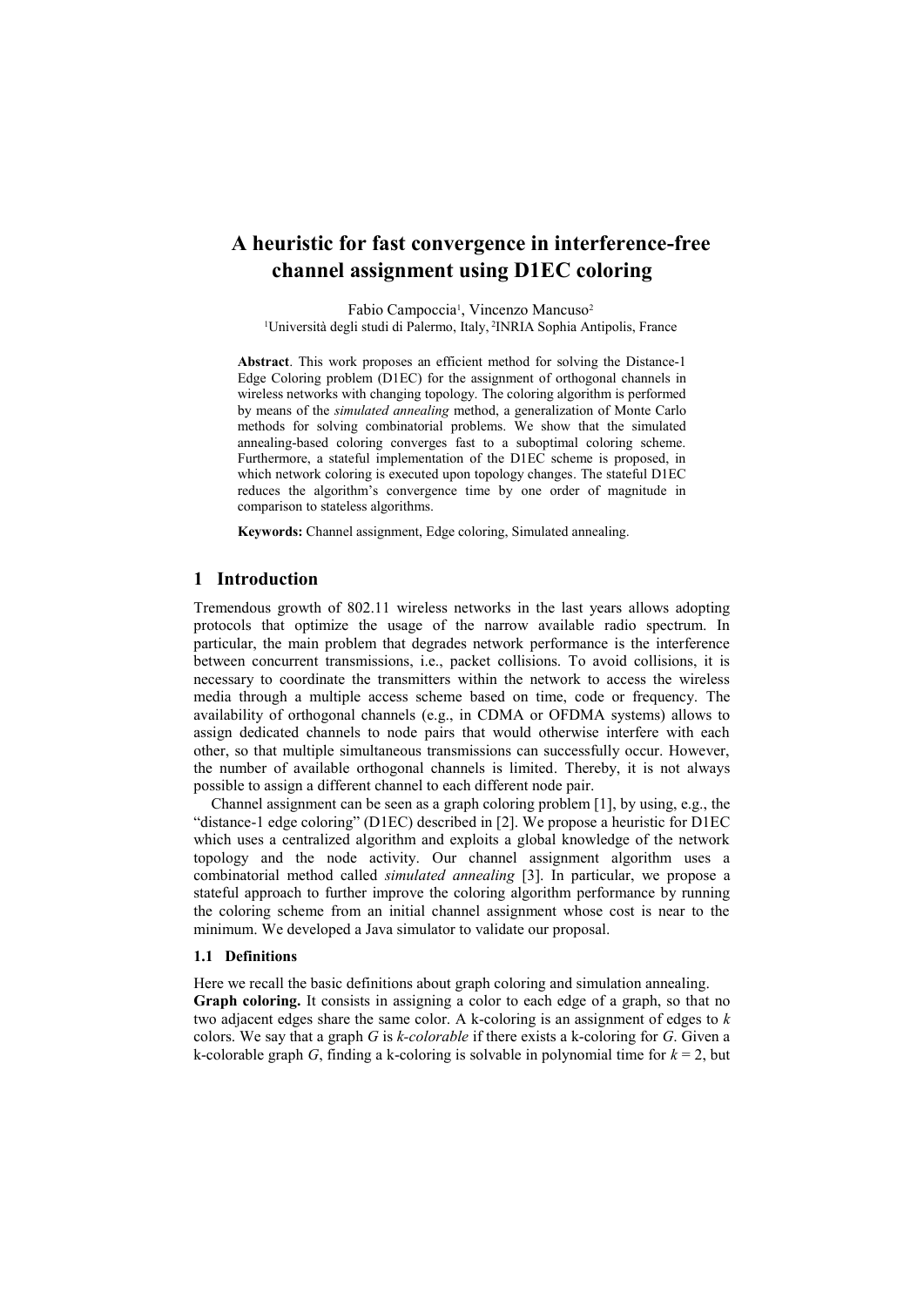NP-hard for  $k \geq 3$  [4]. Since graph coloring is NP-complete, the channel assignment problem is also NP-complete, and therefore an optimal assignment cannot be found in polynomial time. Several approaches have been developed to define a channel assignment problem as a graph coloring problem, e.g., in cellular radio networks [5- 6], and in IEEE 802.11-based mesh networks [7-8].

**Link distance.** Given a graph *G*, and two nodes *u* and *v* contained in *G*, a link  $l_{uv}$  is defined as the edge contained in *G* that connects node *u* to node *v*. Let the distance  $d(u_1, u_2)$  between two nodes  $u_1$  and  $u_2$  in a graph *G* be the minimum number of hops in *G* from  $u_1$  to  $u_2$ . Then the distance between two links  $l_{u1u2}$  and  $l_{v1v2}$  is the minimum of distances between one node in  $\{u_1, u_2\}$  and one node in  $\{v_1, v_2\}$ .

Hence, zero-distance between two links means that the two links share a common node; distance one means that at least one edge connects one node of the first link to one node in the second link, hence simultaneous transmissions interfere. Distances greater than one are achieved if no edges connect a node in the first link to a node in the second link. So, channels can be reused over links whose distance is two or more.

**D1EC channel assignment.** Given a graph *G* and a sub-graph  $A \subseteq G$ , "the Distance-1 Edge Coloring (D1EC) problem seeks a mapping of colors to links in *A* such that any two links in *A* that are at distance one with respect to *G* are assigned different colors" [2]. The authors of [2] do not discuss the time needed for the coloring to be computed and show the network throughput for a colored static topology, i.e., a static channel assignment is calculated before starting the experiments.

**Simulated annealing.** It was originally proposed by Kirkpatrick *et al.* [3] and Cerny [9]: a system has a set *S* of possible *conformations s*, each having a cost *K(s)* and a set of neighbors *N(s)* representing the possible state transitions from *s*. A transition from *s* to  $s' \in N(s)$  occurs according to the Metropolis criterion [10], i.e.: if the cost difference *ΔK=K(s')-K(s)* is negative then the *s'* becomes the new conformation; else, a random number *R* between 0 and 1 is generated according to a uniform distribution, and the resulting conformation is accepted if  $e^{-\Delta K/C}$ >R. The parameter *C* is a constant called control parameter. It regulates the percentage of new configurations that are accepted in case *ΔK* is positive. A *cooling process*, in simulated annealing applications, is emulated by decreasing *C* progressively from  $C_0$  to  $C_f$  through a function  $f(C) = uC$ . Note that  $C_0$  is critical in order to engage the simulating annealing process, while *C<sup>f</sup>* allows to define a final condition for the algorithm.

#### **2 Dynamic channel assignment through simulated annealing**

An active network topology is a subnet that only contains nodes that are sending and receiving packets, and edges that connect these nodes. If the active network changes, also the interference map changes. Furthermore, static coloring of the entire network results in using an unnecessary high number of colors to assign channels to edges that will not really contend most of the time. In practice, with a dynamic coloring scheme, channel assignment could be performed for the sub-graph comprising the *active nodes only*, and *online*, e.g., when the set of active nodes changes or on a fixed schedule. To speed-up the online coloring update procedure, we further exploit the fact that, upon topology changes, the current coloring is likely to be close to the optimal coloring for the new active topology. Hence we run D1EC via simulated annealing as soon as the traffic matrix changes. The contention degree, i.e., the number of interfering links,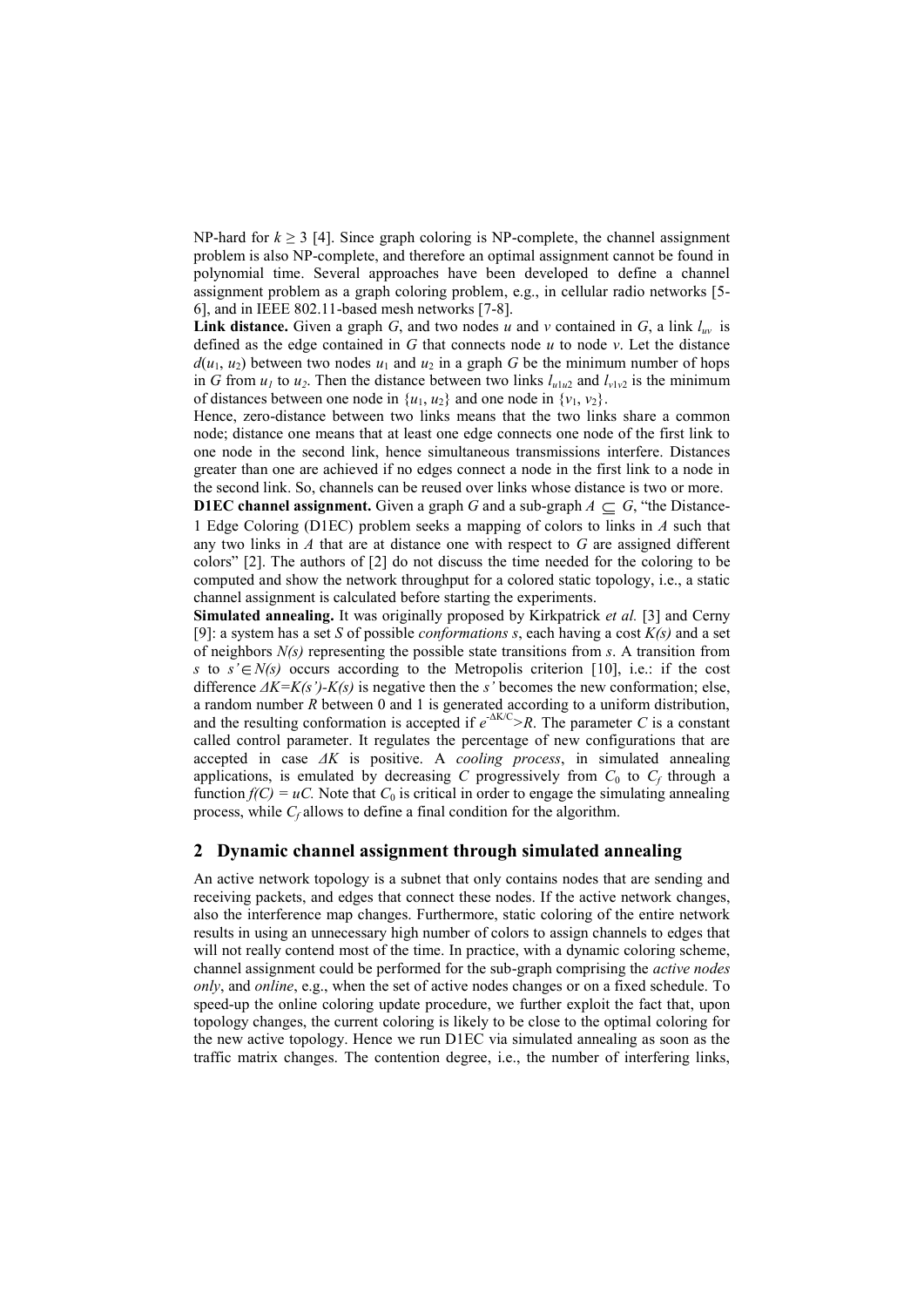represents the cost in the Metropolis criterion. We developed a Java simulator to evaluate the coloring scheme, as well as to design and test the simulated annealing parameters. The details about the simulator and the Java code are omitted due to space constraints. Our simulations show that applying D1EC to the set of active nodes is efficient, and initializing D1EC with the colors in use in the previous subinterval converges faster than starting from a non-colored graph (*stateful initial condition*).

#### **2.1 Design of a D1EC-suitable simulated annealing**

Different *perturbation methods* are used for promoting state transitions in simulated annealing and obtain a fast convergence to a coloring conformation which is close to the optimal one. Since the algorithm tuning depends on the network topology, we considered different topologies for which we found similar results. Hence we only show results for the network of Fig. 1, which is an extraction from the Chaska's 802.11 network, and contains 45 vertex and 75 edges. As baseline, we considered an algorithm that does not use the Metropolis criterion, and hence accept state transitions only if  $\Delta K > 0$ . We call this algorithm



NOT-SA, and we compared its performance to the one of a legacy perturbation method (SA) in which we (*i*) select all edge pairs that have the same color and whose distance is one, (*ii*) assign a random color to those edge, and (iii) use the Metropolis criterion. Following [3] we found that the optimal values for  $C_0$  is 4, and  $u = 0.95$ .  $C_f$ was set such that SA effectively converges. Results-not shown here due to lack of space-show that SA outperforms NON-SA. In particular, SA reaches a significant cost reduction within little iteration, while NON-SA converges more slowly.

#### **3 Evaluation**

All tests reported here were repeated 10 times, and results are shown in terms of average statistics. We first consider a stateless version of our algorithm, and then we show that the stateful algorithm is ten times faster than the stateless one. In order to show the advantage of using the *stateful initial condition*, we simulate D1EC with simulation annealing in a network in which one node pair is activated after the other, following a random order. When a node pair is activated, the shortest path between the two nodes is computed, and all nodes and links on the path are added to the active network topology. This way, we simulate the impact of multihop wireless traffic.

In Fig. 2, we report the performance of the D1EC when all computations are initialized with a monochromatic assignment, and 3 to 19 colors are available for D1EC. In the figure, the cost decreases dramatically with respect to the initial cost, and fifty iterations are enough to reduce the cost to less than 10% of the initial cost when using at least seven colors. With three colors, the network under test cannot be colored with zero cost. Anyway, also in that case, the minimum possible cost is approached in as few as fifty iterations. Further iterations do not really reduce the cost remarkably. The convergence time is shown in Fig. 3, which reports the number of iterations required to converge after a node pair is added to the active topology: the x-